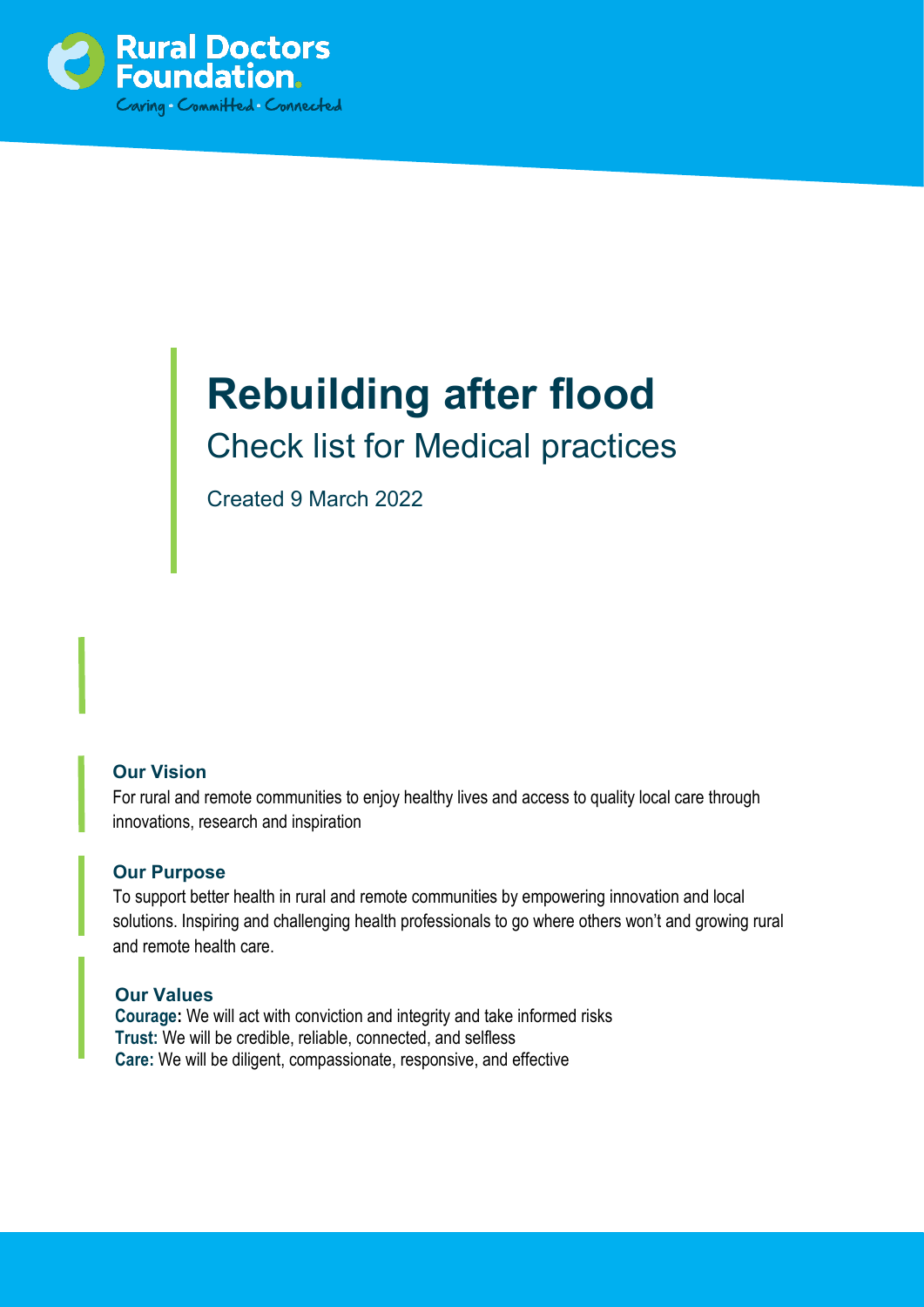# **1. Some key things to consider**

- Take a good look at whether you want to rebuild. Is it an opportunity to retire, relocate, make other changes?
- Form a group of people around you for advice and to help when you experience 'decision fatigue'. Ideas can include Facebook closed group, professional associations, as well as colleagues, friends and family.
- Keep the Registrars in your practice. Look at support that the RTO can offer you and the registrars during the recovery process. Although it may seem easier to get your trainees placed somewhere else during the recovery process, this can lead to more issues once you are back on your feet when trying to get them back in the practice.
- Accept help. If you don't need the assistance right now, keep a list of the people who offer assistance and what type. You may not feel you need it now, but this will usually change as you go through the process. Reach out for help, even if it is a couple of months later.
- Staff may need time off if they have been impacted. The same goes for you.
- Recovery can take about 2 years. Have faith you will recover

#### **2. During the clean up**

- Take photos/footage of everything and keep records. These may need to be provided as evidence 18 months later.
- Keep a list of damaged books or equipment that you have to discard so that you can replace them later if needed.
- Supervise the clean-up. Sometimes things might appear damaged but aren't once cleaned/repaired.
- Set up a tarp or separate area to keep things on that you are unsure of and want to reassess before throwing out. Ask for time to give more thought before final decision made. Decision overload can be overwhelming.

#### **3. Funding support and Insurance**

- Speak to your Accountant &/or Financial Advisor about options. Check if you can rebuild.
- Be aware that paying for things like "business interruption insurance" will usually only cover you for what is covered by your insurance. If you don't have flood insurance as part of your cover, you aren't eligible to claim business interruption insurance if the practice is flooded and you can't operate.
- Speak to your bank! They will want to help! Defer personal and business loans if possible.
- Contact other associations and organisations such as your Medico-legal organisation for assistance with fees being waived.